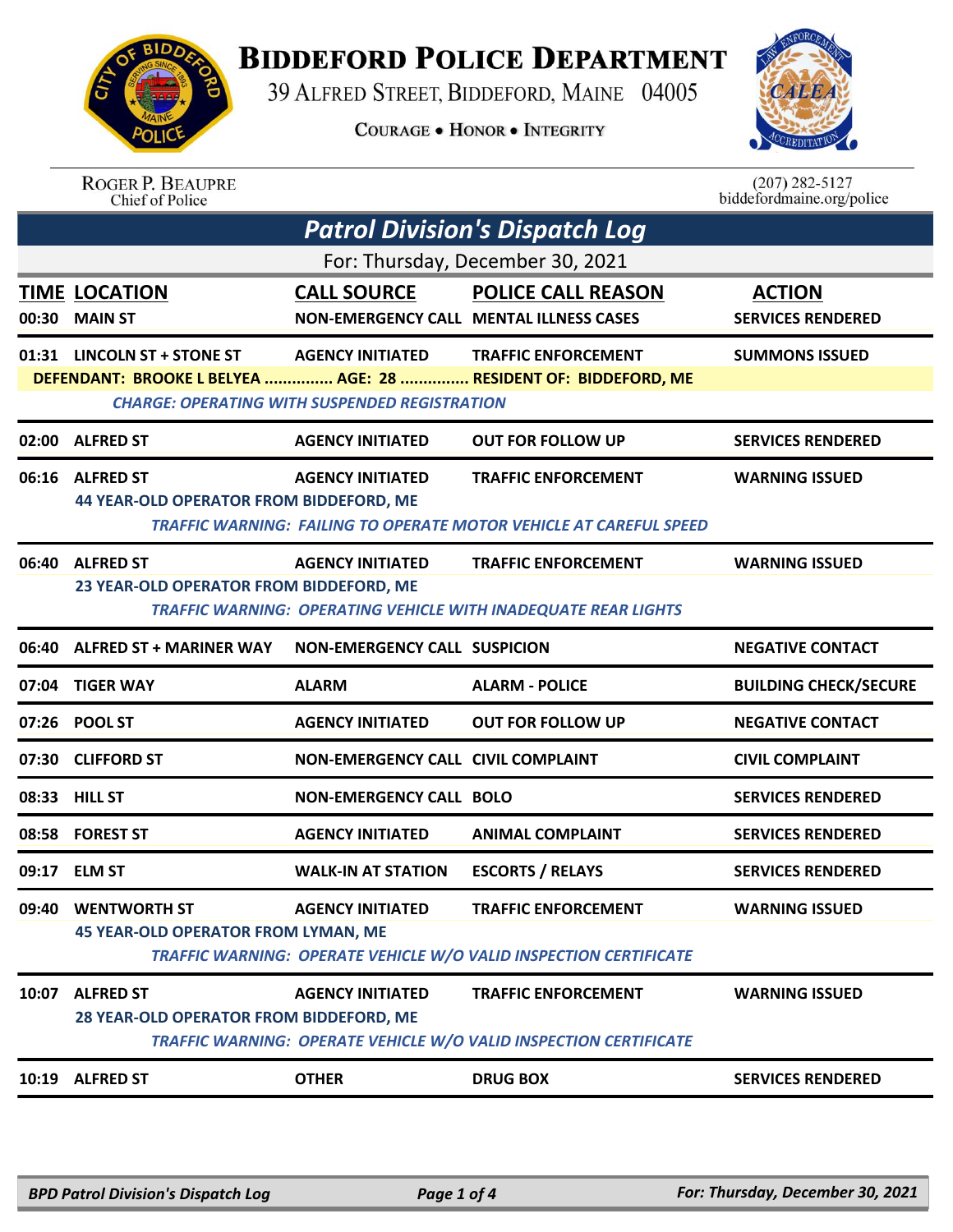|                                                                | <b>TIME LOCATION</b><br>10:20 AMHERST ST + ELM ST                             | <b>CALL SOURCE</b><br><b>AGENCY INITIATED</b> | <b>POLICE CALL REASON</b><br><b>TRAFFIC ENFORCEMENT</b>                                                                                                                                                                                                                                                                            | <b>ACTION</b><br><b>SUMMONS ISSUED</b> |  |  |
|----------------------------------------------------------------|-------------------------------------------------------------------------------|-----------------------------------------------|------------------------------------------------------------------------------------------------------------------------------------------------------------------------------------------------------------------------------------------------------------------------------------------------------------------------------------|----------------------------------------|--|--|
| DEFENDANT: TRACI A WILCOX  AGE: 54  RESIDENT OF: BIDDEFORD, ME |                                                                               |                                               |                                                                                                                                                                                                                                                                                                                                    |                                        |  |  |
|                                                                | <b>CHARGE: ATTACHING FALSE PLATES</b>                                         |                                               |                                                                                                                                                                                                                                                                                                                                    |                                        |  |  |
|                                                                | 10:28 POOL ST                                                                 | NON-EMERGENCY CALL OUT FOR FOLLOW UP          |                                                                                                                                                                                                                                                                                                                                    | <b>CIVIL COMPLAINT</b>                 |  |  |
|                                                                | 10:45 ELM ST                                                                  | <b>AGENCY INITIATED</b>                       | <b>TRAFFIC ENFORCEMENT</b>                                                                                                                                                                                                                                                                                                         | <b>WARNING ISSUED</b>                  |  |  |
|                                                                | 21 YEAR-OLD OPERATOR FROM SACO, ME                                            |                                               | TRAFFIC WARNING: OPERATE VEHICLE W/O VALID INSPECTION CERTIFICATE                                                                                                                                                                                                                                                                  |                                        |  |  |
|                                                                | 11:02 ALFRED ST + MYRTLE ST                                                   | E-911 CALL                                    | <b>VIOL PROTECTION FROM ABUSE</b>                                                                                                                                                                                                                                                                                                  | <b>REPORT TAKEN</b>                    |  |  |
|                                                                | 11:06 HILL ST                                                                 | <b>NON-EMERGENCY CALL THEFT</b>               |                                                                                                                                                                                                                                                                                                                                    | <b>REPORT TAKEN</b>                    |  |  |
|                                                                | 11:11 ALFRED ST + GRAHAM ST<br><b>62 YEAR-OLD OPERATOR FROM BIDDEFORD, ME</b> | <b>AGENCY INITIATED</b>                       | <b>TRAFFIC ENFORCEMENT</b>                                                                                                                                                                                                                                                                                                         | <b>WARNING ISSUED</b>                  |  |  |
|                                                                |                                                                               |                                               | TRAFFIC WARNING: OPERATE VEHICLE W/O VALID INSPECTION CERTIFICATE                                                                                                                                                                                                                                                                  |                                        |  |  |
|                                                                | 11:40 ALFRED ST                                                               | <b>AGENCY INITIATED</b>                       | <b>OUT FOR FOLLOW UP</b>                                                                                                                                                                                                                                                                                                           | <b>SERVICES RENDERED</b>               |  |  |
|                                                                | 12:13 ALFRED ST                                                               | <b>AGENCY INITIATED</b>                       | <b>OUT FOR FOLLOW UP - PHONE</b>                                                                                                                                                                                                                                                                                                   | <b>NEGATIVE CONTACT</b>                |  |  |
|                                                                | 12:14 ALFRED ST                                                               | <b>AGENCY INITIATED</b>                       | <b>ALL OTHER</b>                                                                                                                                                                                                                                                                                                                   | <b>SERVICES RENDERED</b>               |  |  |
|                                                                | 12:14 LAMBERT ST                                                              | <b>WALK-IN AT STATION</b>                     | <b>HARASSMENT</b>                                                                                                                                                                                                                                                                                                                  | <b>REPORT TAKEN</b>                    |  |  |
| 12:17                                                          | <b>BACON ST</b>                                                               | NON-EMERGENCY CALL CHECK WELFARE              |                                                                                                                                                                                                                                                                                                                                    | <b>SERVICES RENDERED</b>               |  |  |
|                                                                | 13:07 JEFFERSON ST + ALFRED ST<br>20 YEAR-OLD OPERATOR FROM LYMAN, ME         | <b>AGENCY INITIATED</b>                       | <b>TRAFFIC ENFORCEMENT</b><br><b>TRAFFIC CITATION: FAILING TO PRODUCE EVIDENCE OF VEHICLE INSURANCE</b><br><b>TRAFFIC WARNING: FAILURE TO DISPLAY FRONT/REAR REGISTRATION PLATE</b><br>TRAFFIC WARNING: OPERATE VEHICLE W/O VALID INSPECTION CERTIFICATE<br><b>TRAFFIC WARNING: OPERATING VEHICLE WITH INADEQUATE TURN SIGNALS</b> | <b>VSAC ISSUED</b>                     |  |  |
|                                                                | 13:31 ELM ST<br>37 YEAR-OLD OPERATOR FROM WEST NEWFIELD, ME                   | <b>AGENCY INITIATED</b>                       | <b>TRAFFIC ENFORCEMENT</b><br><b>TRAFFIC WARNING: OPERATE VEHICLE W/O VALID INSPECTION CERTIFICATE</b>                                                                                                                                                                                                                             | <b>WARNING ISSUED</b>                  |  |  |
| 13:55                                                          | <b>BRADBURY ST</b>                                                            | NON-EMERGENCY CALL PARKING COMPLAINT          |                                                                                                                                                                                                                                                                                                                                    | <b>NO VIOLATION</b>                    |  |  |
|                                                                | 14:32 CENTER ST                                                               | <b>NON-EMERGENCY CALL MISSING PERSON</b>      |                                                                                                                                                                                                                                                                                                                                    | <b>SERVICES RENDERED</b>               |  |  |
|                                                                | 14:35 ELM ST                                                                  | <b>NON-EMERGENCY CALL BOLO</b>                |                                                                                                                                                                                                                                                                                                                                    | <b>NEGATIVE CONTACT</b>                |  |  |
|                                                                | 14:37 OLD HOLLIS RD                                                           | <b>NON-EMERGENCY CALL CHECK WELFARE</b>       |                                                                                                                                                                                                                                                                                                                                    | <b>SERVICES RENDERED</b>               |  |  |
|                                                                | 14:55 SOUTH ST                                                                | <b>NON-EMERGENCY CALL CHECK WELFARE</b>       |                                                                                                                                                                                                                                                                                                                                    | <b>SERVICES RENDERED</b>               |  |  |
|                                                                | 15:05 HILLS BEACH RD                                                          | <b>NON-EMERGENCY CALL SUSPICION</b>           |                                                                                                                                                                                                                                                                                                                                    | <b>REPORT TAKEN</b>                    |  |  |
| 15:07                                                          | <b>ELM ST</b><br>27 YEAR-OLD OPERATOR FROM LEBANON, ME                        | <b>AGENCY INITIATED</b>                       | <b>TRAFFIC ENFORCEMENT</b><br><b>TRAFFIC WARNING: OPERATE VEHICLE W/O VALID INSPECTION CERTIFICATE</b>                                                                                                                                                                                                                             | <b>WARNING ISSUED</b>                  |  |  |

*BPD Patrol Division's Dispatch Log Page 2 of 4 For: Thursday, December 30, 2021*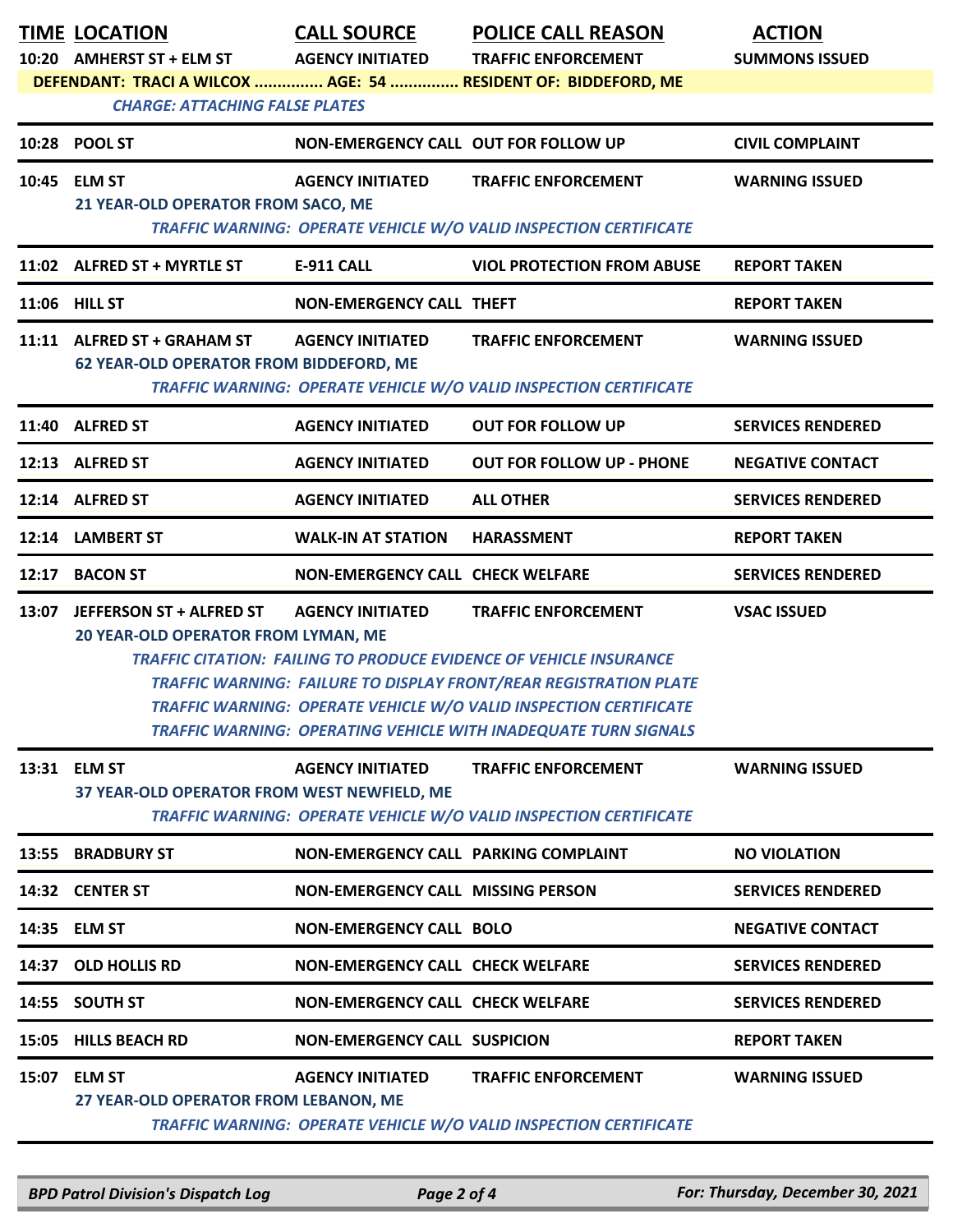| 15:29 | <b>TIME LOCATION</b><br><b>POOL ST</b>                                   | <b>CALL SOURCE</b><br><b>AGENCY INITIATED</b>                                                                                             | <b>POLICE CALL REASON</b><br><b>OUT FOR FOLLOW UP</b>                                                    | <b>ACTION</b><br><b>SERVICES RENDERED</b> |
|-------|--------------------------------------------------------------------------|-------------------------------------------------------------------------------------------------------------------------------------------|----------------------------------------------------------------------------------------------------------|-------------------------------------------|
| 15:41 | <b>POOL ST</b>                                                           | <b>AGENCY INITIATED</b>                                                                                                                   | <b>OUT FOR FOLLOW UP</b>                                                                                 | <b>SERVICES RENDERED</b>                  |
| 15:49 | <b>RAYMOND ST</b>                                                        | <b>AGENCY INITIATED</b>                                                                                                                   | <b>PARKING COMPLAINT 48HR</b>                                                                            | <b>SERVICES RENDERED</b>                  |
|       | 15:57 BOULDER WAY                                                        | NON-EMERGENCY CALL SHOPLIFTING<br><b>CHARGE: THEFT BY UNAUTHORIZED TAKING OR TRANSFER</b>                                                 | DEFENDANT: JAY M CRISTALDI  AGE: 59  RESIDENT OF: BIDDEFORD, ME                                          | <b>SUMMONS ISSUED</b>                     |
| 16:09 | <b>PROSPECT ST</b>                                                       | <b>AGENCY INITIATED</b>                                                                                                                   | <b>COMMUNITY ENGAGEMENT</b>                                                                              | <b>NEGATIVE CONTACT</b>                   |
|       | 16:30 MAIN ST                                                            | <b>AGENCY INITIATED</b>                                                                                                                   | <b>COMMUNITY ENGAGEMENT</b>                                                                              | <b>NEGATIVE CONTACT</b>                   |
| 16:43 | <b>MAINE TPKE + ALFRED ST</b><br>28 YEAR-OLD OPERATOR FROM BIDDEFORD, ME | <b>E-911 CALL</b><br><b>TRAFFIC CITATION: FAILURE TO REGISTER VEHICLE</b><br><b>TRAFFIC CITATION: OPERATING A DEFECTIVE MOTOR VEHICLE</b> | <b>VEHICLE CRASH - POLICE ONLY</b><br>TRAFFIC CITATION: OPERATE VEHICLE W/O VALID INSPECTION CERTIFICATE | <b>VSAC ISSUED</b>                        |
| 16:47 | <b>BIRCH ST</b>                                                          | <b>AGENCY INITIATED</b>                                                                                                                   | <b>PARKING COMPLAINT</b>                                                                                 | <b>VEHICLE TOWED</b>                      |
|       | 16:56 BACON ST                                                           | <b>WALK-IN AT STATION</b>                                                                                                                 | <b>CIVIL COMPLAINT</b>                                                                                   | <b>CIVIL COMPLAINT</b>                    |
|       | 17:06 ALFRED ST                                                          | <b>AGENCY INITIATED</b>                                                                                                                   | <b>PAPERWORK</b>                                                                                         | <b>SERVICES RENDERED</b>                  |
| 17:19 | <b>HILL ST</b>                                                           | <b>AGENCY INITIATED</b>                                                                                                                   | PARKING COMPLAINT                                                                                        | <b>VEHICLE TOWED</b>                      |
|       | 17:19 GRAYSON ST<br>27 YEAR-OLD OPERATOR FROM BIDDEFORD, ME              | <b>AGENCY INITIATED</b><br><b>TRAFFIC WARNING: FAILING TO OBEY RED TRAFFIC LIGHT</b>                                                      | <b>TRAFFIC ENFORCEMENT</b>                                                                               | <b>WARNING ISSUED</b>                     |
|       | 18:06 SOUTH ST                                                           | NON-EMERGENCY CALL HARASSMENT                                                                                                             |                                                                                                          | <b>UNFOUNDED</b>                          |
|       | 18:15 BAKERS WAY                                                         | NON-EMERGENCY CALL CIVIL COMPLAINT                                                                                                        |                                                                                                          | <b>CIVIL COMPLAINT</b>                    |
| 18:51 | <b>BRIARWOOD DR</b>                                                      | <b>E-911 CALL</b>                                                                                                                         | 911 MISUSE                                                                                               | <b>NEGATIVE CONTACT</b>                   |
|       | 19:31 JEFFERSON ST                                                       | <b>NON-EMERGENCY CALL CHECK WELFARE</b>                                                                                                   |                                                                                                          | <b>TRANSPORT TO HOSPITAL</b>              |
| 19:37 | <b>MAIN ST</b>                                                           |                                                                                                                                           | NON-EMERGENCY CALL VEHICLE CRASH - POLICE ONLY                                                           | <b>NO ACTION REQUIRED</b>                 |
|       | 21:02 GRAHAM ST                                                          | <b>AGENCY INITIATED</b>                                                                                                                   | <b>SUSPICION</b>                                                                                         | <b>SERVICES RENDERED</b>                  |
|       | 21:22 ALFRED ST<br><b>43 YEAR-OLD OPERATOR FROM SACO, ME</b>             | <b>AGENCY INITIATED</b><br><b>TRAFFIC WARNING: FAILING TO OBEY RED TRAFFIC LIGHT</b>                                                      | <b>TRAFFIC ENFORCEMENT</b>                                                                               | <b>WARNING ISSUED</b>                     |
| 21:34 | <b>ORCHARD ST</b>                                                        | NON-EMERGENCY CALL PARKING COMPLAINT                                                                                                      |                                                                                                          | <b>SERVICES RENDERED</b>                  |
| 22:10 | <b>MAPLE ST</b>                                                          | <b>NON-EMERGENCY CALL SUSPICION</b>                                                                                                       |                                                                                                          | <b>NEGATIVE CONTACT</b>                   |
|       | 22:21 ALFRED ST<br><b>41 YEAR-OLD OPERATOR FROM BIDDEFORD, ME</b>        | <b>AGENCY INITIATED</b>                                                                                                                   | <b>TRAFFIC ENFORCEMENT</b><br><b>TRAFFIC WARNING: OPERATING WITHOUT HEADLIGHTS AFTER DARK</b>            | <b>WARNING ISSUED</b>                     |

*BPD Patrol Division's Dispatch Log Page 3 of 4 For: Thursday, December 30, 2021*